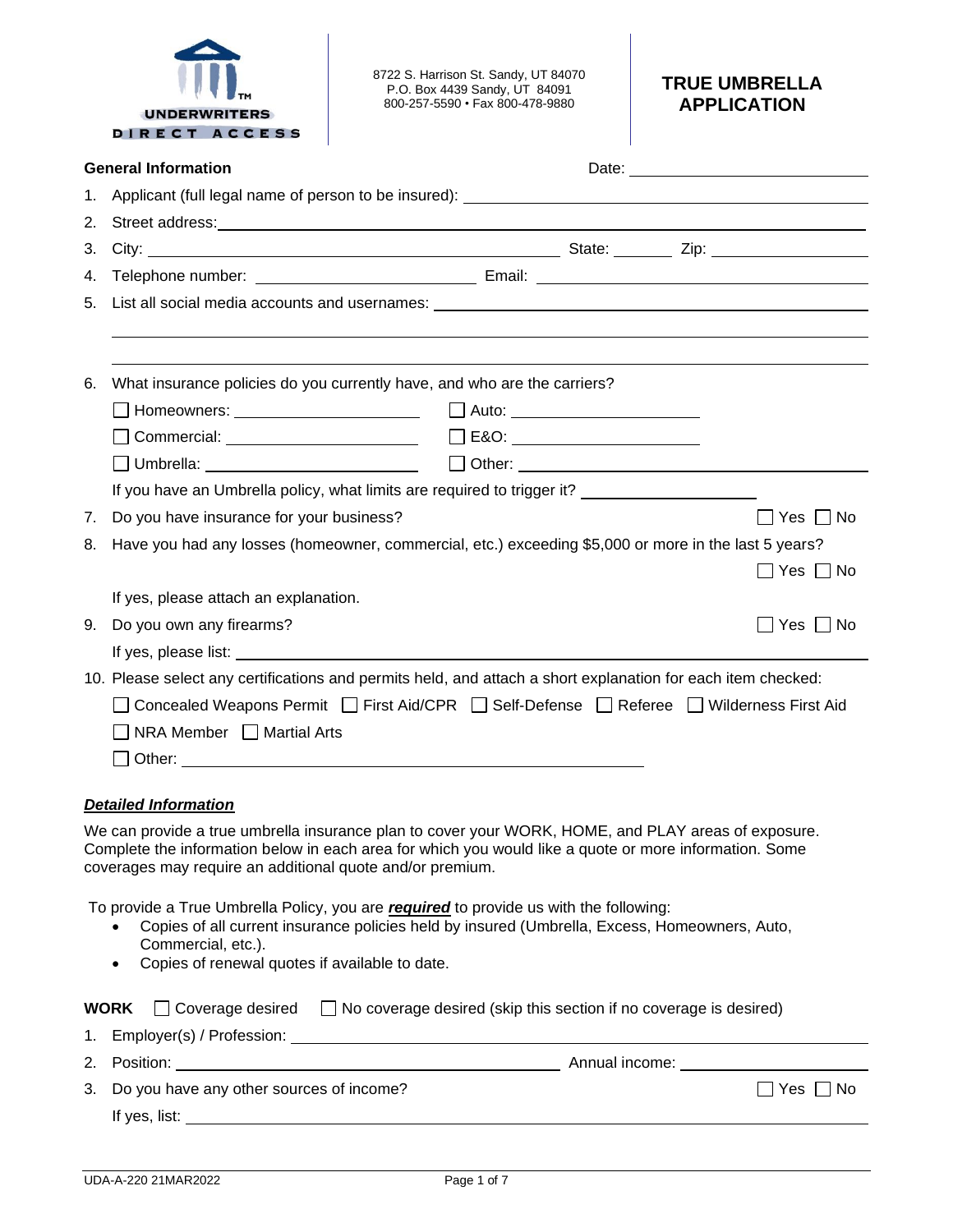| 4.       | Are you an instructor or trainer?                                                                                                                                                                                                    | Yes $\Box$ No        |
|----------|--------------------------------------------------------------------------------------------------------------------------------------------------------------------------------------------------------------------------------------|----------------------|
|          |                                                                                                                                                                                                                                      |                      |
|          | If yes, number of days per year you instruct:                                                                                                                                                                                        |                      |
| 5.       | Are you a board member or executive?                                                                                                                                                                                                 | $\Box$ Yes $\Box$ No |
|          |                                                                                                                                                                                                                                      |                      |
|          | If yes, number of days per year the board meets:                                                                                                                                                                                     |                      |
| 6.       | Do you volunteer your time or service?                                                                                                                                                                                               | Yes $\Box$ No        |
|          |                                                                                                                                                                                                                                      |                      |
|          | If yes, number of days per year you volunteer:                                                                                                                                                                                       |                      |
| 7.       | Do you have General Liability, Professional Liability, Auto, Excess, or an Umbrella insurance policy(s)?                                                                                                                             |                      |
|          |                                                                                                                                                                                                                                      | $\Box$ Yes $\Box$ No |
|          |                                                                                                                                                                                                                                      |                      |
|          |                                                                                                                                                                                                                                      |                      |
| 8.       | Would you like coverage for any other exclusion, limitation, gap or gray area in your existing work policies?                                                                                                                        |                      |
|          |                                                                                                                                                                                                                                      | Yes $\Box$ No        |
|          | If yes, please list: <b>example and in the set of the set of the set of the set of the set of the set of the set of the set of the set of the set of the set of the set of the set of the set of the set of the set of the set o</b> |                      |
|          |                                                                                                                                                                                                                                      |                      |
|          | <b>HOME</b> $\Box$ Coverage desired $\Box$ No coverage desired (skip this section if no coverage is desired)                                                                                                                         |                      |
|          |                                                                                                                                                                                                                                      | $\Box$ Yes $\Box$ No |
| 1.<br>2. | Do you own any secondary, rental, or vacation homes?<br>Do you have a pet or animal?                                                                                                                                                 | Yes $\Box$ No        |
|          |                                                                                                                                                                                                                                      | Yes $\Box$ No        |
|          | If yes, do you already have animal liability insurance?                                                                                                                                                                              |                      |
| 3.       | Do you work from home?                                                                                                                                                                                                               | Yes $\Box$ No        |
|          | If yes, do you have customers come to your home?                                                                                                                                                                                     | $\Box$ Yes $\Box$ No |
|          | Please describe type of work you do at home: ___________________________________                                                                                                                                                     |                      |
| 4.       |                                                                                                                                                                                                                                      |                      |
| 5.       | What limits do you carry on auto insurance?: ___________________________________                                                                                                                                                     |                      |
| 6.       | Do you own any firearms?                                                                                                                                                                                                             | $\Box$ Yes $\Box$ No |
|          |                                                                                                                                                                                                                                      |                      |
| 7.       | Do you host parties where alcohol is served?                                                                                                                                                                                         | $\Box$ Yes $\Box$ No |
|          | If yes, how many parties per year do you usually host? ____________                                                                                                                                                                  |                      |
| 8.       | Does your home have a pool, trampoline, skate ramp, or other large recreation equipment? $\Box$ Yes $\Box$ No                                                                                                                        |                      |
|          |                                                                                                                                                                                                                                      |                      |
| 9.       | Do you plan on renting construction or recreation equipment?                                                                                                                                                                         | Yes $\Box$ No        |
|          |                                                                                                                                                                                                                                      |                      |
|          | 10. Do you work with youth groups?                                                                                                                                                                                                   | _  Yes  _  No        |
|          |                                                                                                                                                                                                                                      |                      |
|          | If yes, number of days per year you work with youth: __________                                                                                                                                                                      |                      |
|          |                                                                                                                                                                                                                                      |                      |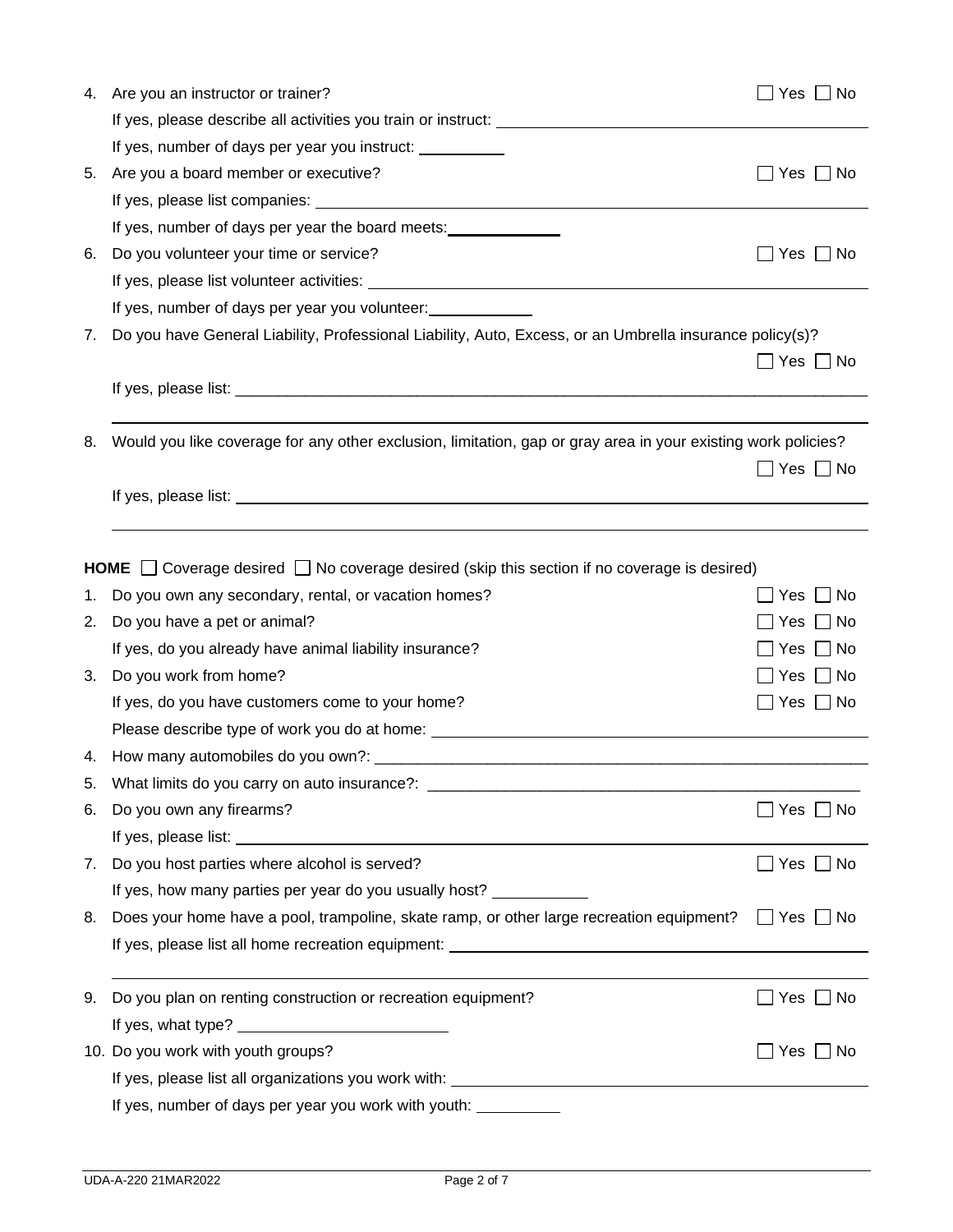|    | 11. Do you have a spouse?                                                                                                                                                                                                            | Yes $\Box$ No        |
|----|--------------------------------------------------------------------------------------------------------------------------------------------------------------------------------------------------------------------------------------|----------------------|
|    | If yes, please fill out the following information:                                                                                                                                                                                   |                      |
|    | Name: ____________________________                                                                                                                                                                                                   |                      |
|    |                                                                                                                                                                                                                                      |                      |
|    | Occupation: <u>contract and contract and contract and contract and contract and contract and contract and contract and contract and contract and contract and contract and contract and contract and contract and contract and c</u> |                      |
|    | Work Phone Number: ________________                                                                                                                                                                                                  |                      |
|    |                                                                                                                                                                                                                                      |                      |
|    | 12. Would you like coverage for any other exclusion, limitation, gap, or gray area in your existing home policies?                                                                                                                   |                      |
|    |                                                                                                                                                                                                                                      | $\Box$ Yes $\Box$ No |
|    |                                                                                                                                                                                                                                      |                      |
|    |                                                                                                                                                                                                                                      |                      |
|    | <b>PLAY</b> $\Box$ Coverage desired $\Box$ No coverage desired (skip this section if no coverage is desired)                                                                                                                         |                      |
| 1. | Do you participate in competitive sporting events?                                                                                                                                                                                   | Yes     No           |
|    |                                                                                                                                                                                                                                      |                      |
|    | If yes, number of days per year you compete:                                                                                                                                                                                         |                      |
| 2. | Do you participate in organized recreational athletic activities?                                                                                                                                                                    | $\Box$ Yes $\Box$ No |
|    |                                                                                                                                                                                                                                      |                      |
|    | If yes, number of days per year you play:                                                                                                                                                                                            |                      |
| 3. |                                                                                                                                                                                                                                      |                      |
| 4. | Do you own or rent recreational equipment?                                                                                                                                                                                           | $\Box$ Yes $\Box$ No |
|    |                                                                                                                                                                                                                                      |                      |
| 5. | Personal Recreational Vehicles (ATV's, PWC's, Personal Boat, etc.):                                                                                                                                                                  |                      |
|    | Please list the type and make of each vehicle you would like covered (attach additional sheets if necessary):                                                                                                                        |                      |
|    | 1. Type: Make: Make: 2. Type: Make: Make: 2. Type: 1. Make: Make:                                                                                                                                                                    |                      |
|    | 3. Type: __________________ Make: ________________________ 4. Type: _________________ Make:                                                                                                                                          |                      |
| 6. | Do you have any adventure trips planned?                                                                                                                                                                                             | $\Box$ Yes $\Box$ No |
|    | If yes, please provide details on separate page.                                                                                                                                                                                     |                      |
|    | Do you have a pilot's license?                                                                                                                                                                                                       | $\Box$ Yes $\Box$ No |
|    | If yes, what types of aircraft do you fly, and how often? ______________________                                                                                                                                                     |                      |
| 7. | Do you own your aircraft?                                                                                                                                                                                                            | $\Box$ Yes $\Box$ No |
| 8. | Do you have shared ownership for any RV's, boats, aircraft, cabins, etc.?                                                                                                                                                            | Yes $\Box$ No        |
|    |                                                                                                                                                                                                                                      |                      |
| 9. | Would you like coverage for any other exclusion, limitation, gap or gray area in your existing play policies?                                                                                                                        | $\Box$ Yes $\Box$ No |
|    |                                                                                                                                                                                                                                      |                      |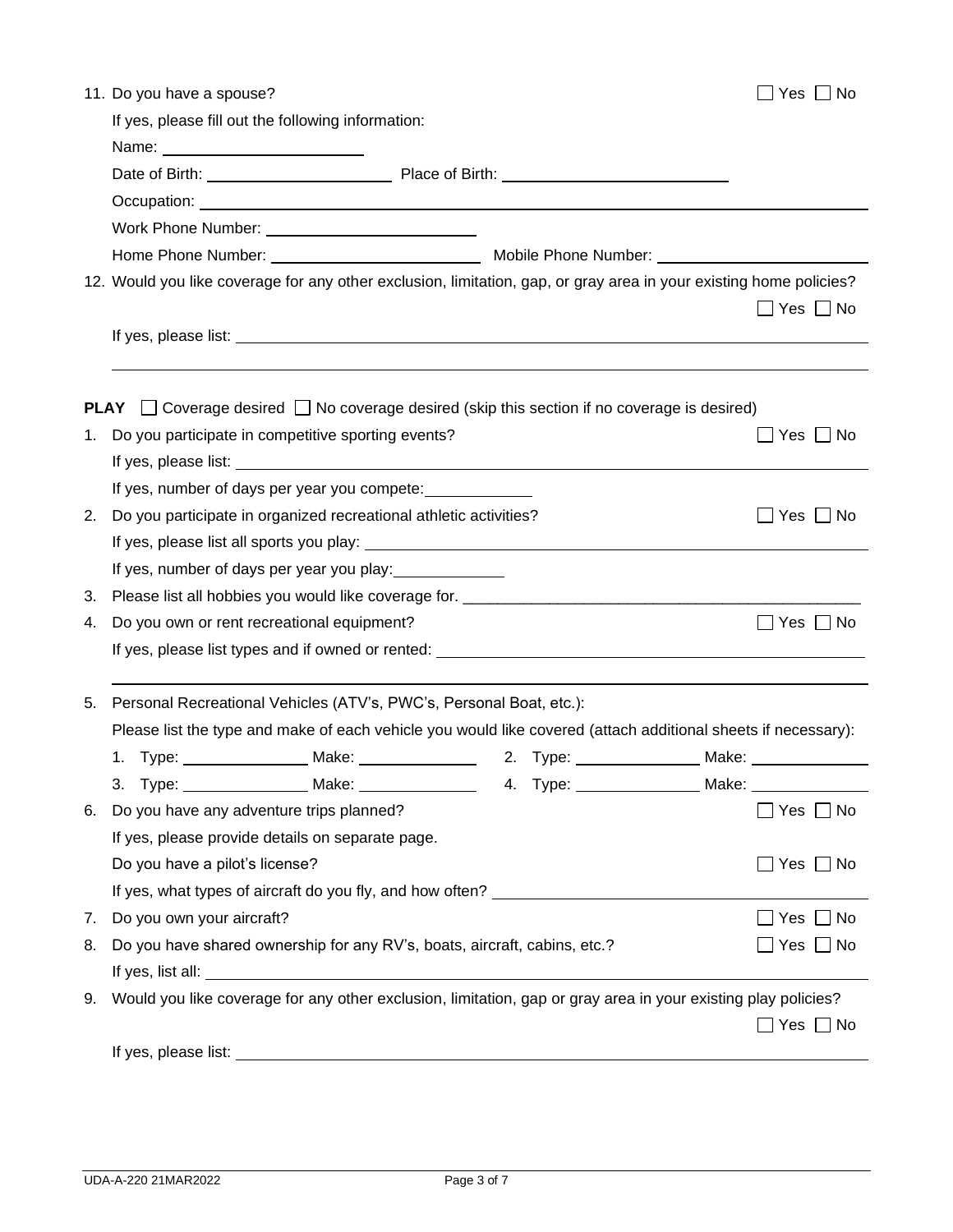# **Would you like to include coverage for any of the following?**

□ Sexual Abuse & Molestation – Defense Only □ Assault & Battery – Defense Only □ Self-Defense

| □ Rescue & Evacuation: Select Limit: □ \$5,000 □ \$10,000 □ \$15,000 |  |
|----------------------------------------------------------------------|--|
|----------------------------------------------------------------------|--|

If checked schedule activities:

# **Limits of Liability - Please select limits:**

- \$25,000 per person / \$50,000 per accident / \$100,000 aggregate
- \$50,000 per person / \$100,000 per accident / \$200,000 aggregate
- □ \$100,000 per person / \$200,000 per accident / \$400,000 aggregate
- $\Box$  \$250,000 per accident / \$500,000 aggregate
- $\Box$  \$500,000 per accident / \$1,000,000 aggregate
- □ Other:

**Self-Insured Retention (SIR):** □ \$500 □ \$1,000 □ \$2,500 □ Other: \$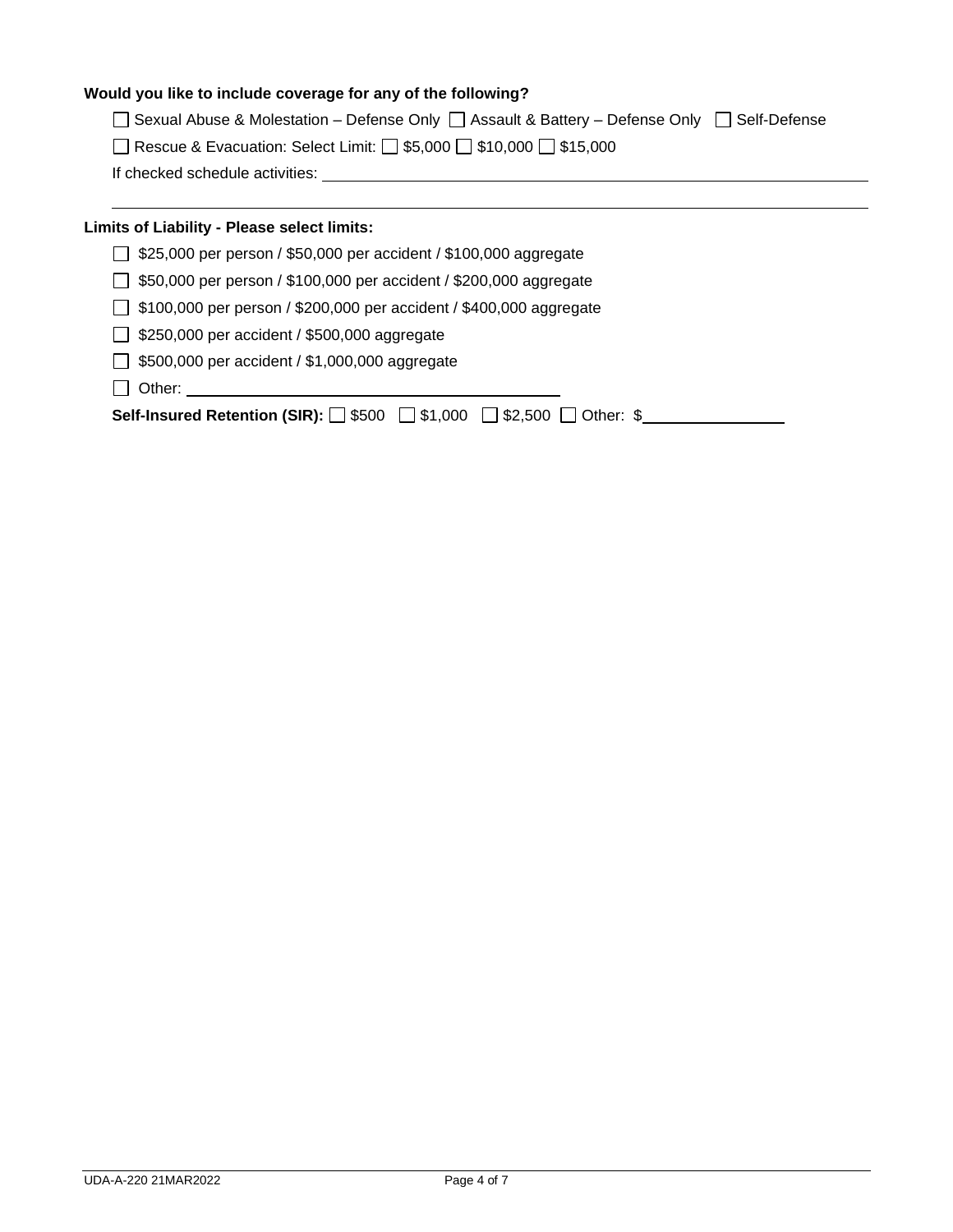#### **OTHER INSURANCE INFORMATION**

The insured agrees to provide the insurer with all information regarding other insurance in place immediately prior to and during the policy period. Further, the insured agrees to keep all such identified coverage(s) in force at all times during the policy period and any subsequent renewal periods. Failure to disclose or notify the insurer of any and all other coverages may result in denial, cancellation, and non-renewal under this policy, and the failure to maintain such coverages, as a condition precedent to coverage being provided under the policy, will result in immediate termination of the policy, and the insurer will have no obligation to provide coverage or defense under the policy.

| NO. | <b>INSURER</b> | <b>EFFECTIVE</b><br><b>DATE</b> | POLICY NO. | <b>LIMITS</b> | <b>COVERAGE TYPE</b> |
|-----|----------------|---------------------------------|------------|---------------|----------------------|
|     |                |                                 |            |               |                      |
|     |                |                                 |            |               |                      |
|     |                |                                 |            |               |                      |
|     |                |                                 |            |               |                      |
|     |                |                                 |            |               |                      |
|     |                |                                 |            |               |                      |
|     |                |                                 |            |               |                      |
|     |                |                                 |            |               |                      |
|     |                |                                 |            |               |                      |
|     |                |                                 |            |               |                      |
|     |                |                                 |            |               |                      |
|     |                |                                 |            |               |                      |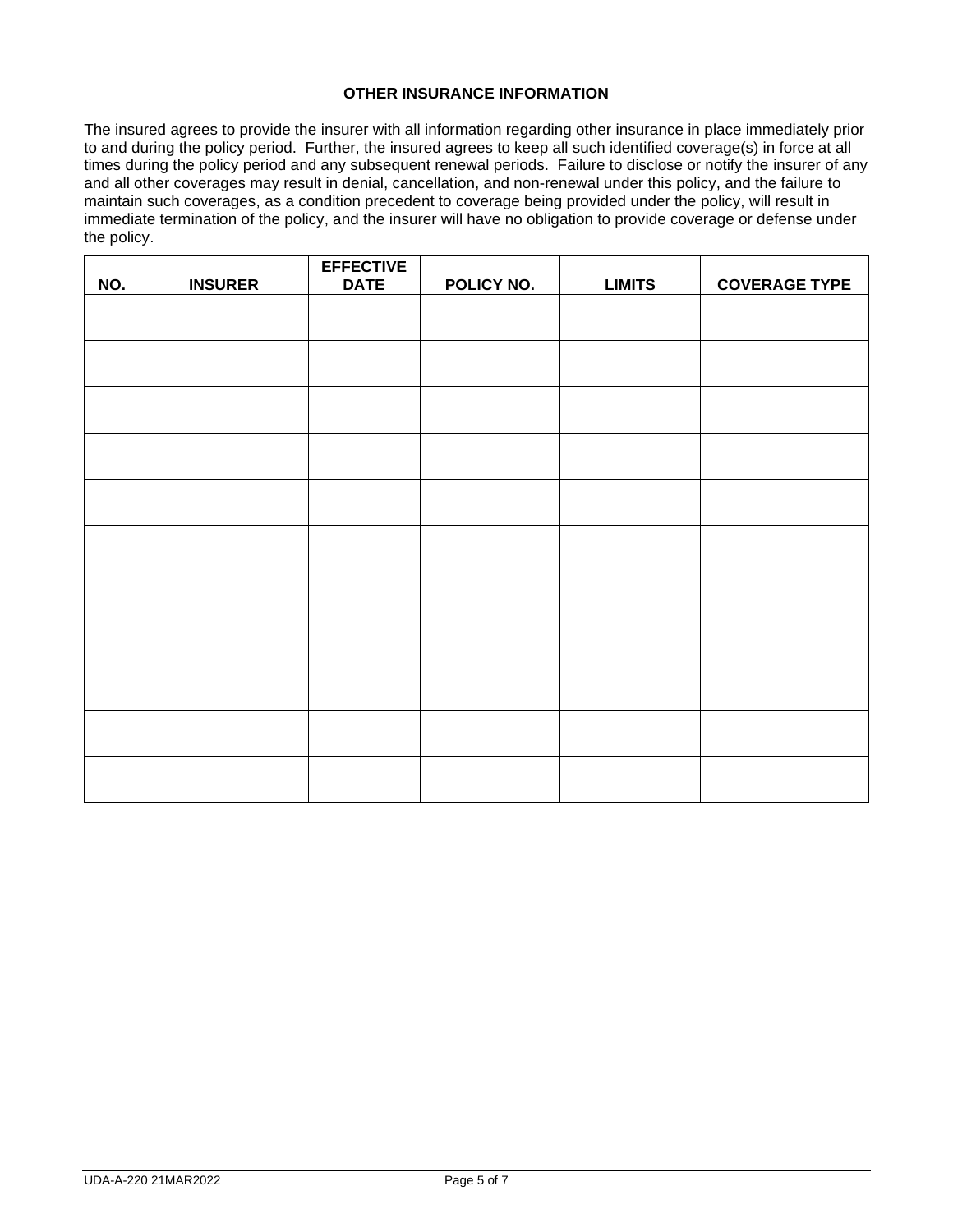#### **ACTIVITY SCHEDULE**

**ONLY ACTIVITES SHOWING ON THE DECLARATIONS OR SCHEDULED ON THE POLICY WILL BE COVERED. If you have more than 10 activities to schedule, please send in an excel spreadsheet with the below information.**

| $\#$             | CATEGORY (work,<br>home, play, etc. | <b>ACTIVITY</b> | <b>Annual Gross</b><br>Receipts | Annual<br><b>Guest Days</b> |
|------------------|-------------------------------------|-----------------|---------------------------------|-----------------------------|
| $\mathbf{1}$     |                                     |                 |                                 |                             |
| $\overline{2}$   |                                     |                 |                                 |                             |
| 3                |                                     |                 |                                 |                             |
| $\overline{4}$   |                                     |                 |                                 |                             |
| $\overline{5}$   |                                     |                 |                                 |                             |
| 6                |                                     |                 |                                 |                             |
| $\overline{7}$   |                                     |                 |                                 |                             |
| 8                |                                     |                 |                                 |                             |
| $\boldsymbol{9}$ |                                     |                 |                                 |                             |
| 10               |                                     |                 |                                 |                             |